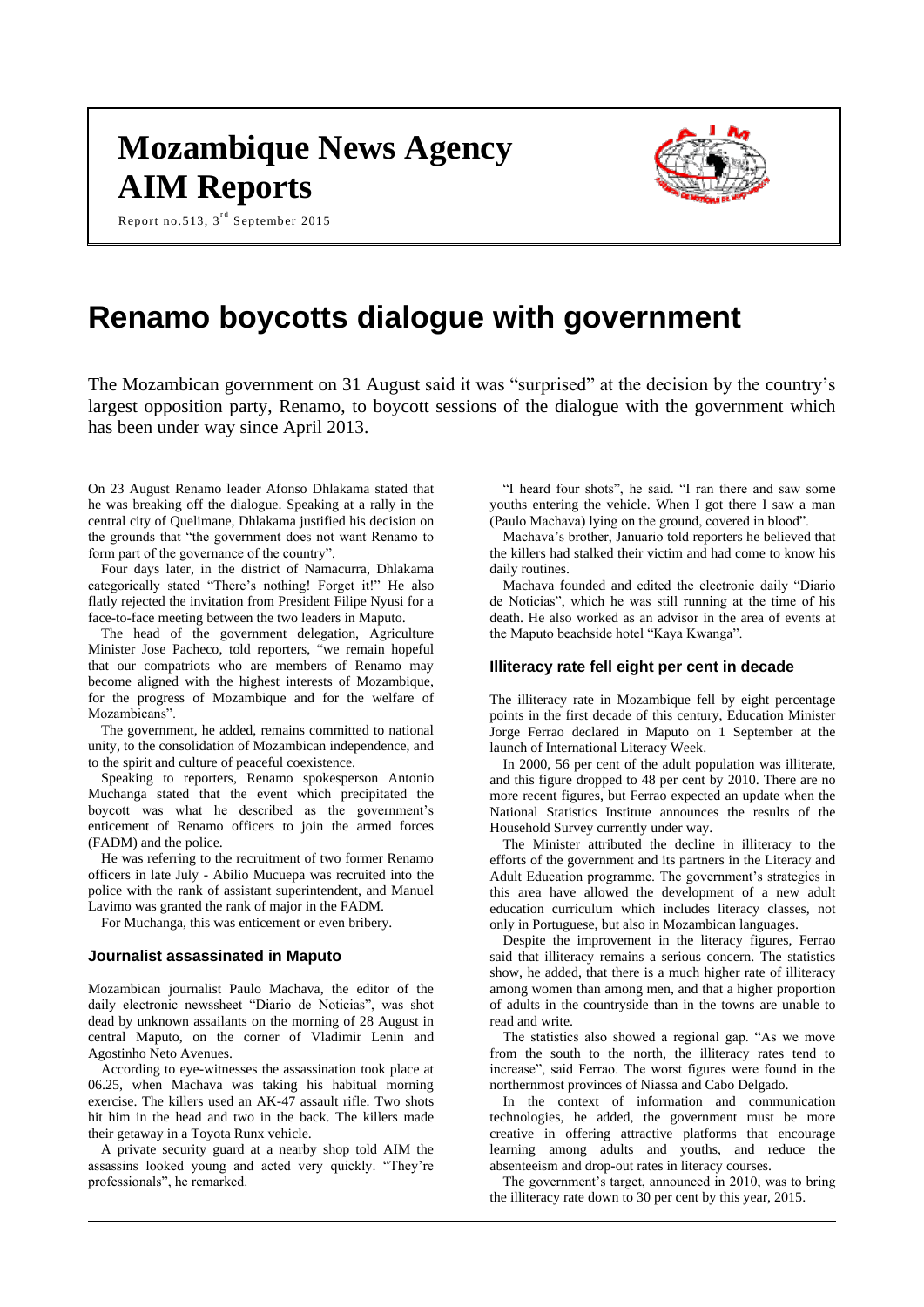# **Mia Couto calls for building of a plural and diverse nation**

*\_\_\_\_\_\_\_\_\_\_\_\_\_\_\_\_\_\_\_\_\_\_\_\_\_\_\_\_\_\_\_\_\_\_\_\_\_\_\_\_\_\_\_\_\_\_\_\_\_\_\_\_\_\_\_\_\_\_\_\_\_\_\_\_\_\_\_\_\_\_\_\_\_\_\_\_\_\_\_\_\_\_\_\_\_\_\_\_\_\_\_\_\_\_\_\_*

Mozambique is not a private farm to be divided between rival political parties, warned the country's best known writer, the novelist and poet Mia Couto, on 2 September.

Speaking in Maputo at a ceremony where he was awarded an honorary doctorate in literature by the Polytechnic University, Couto said "We want to learn to be a country that does not exclude, a plural and diverse country. We want to help build a nation that fearlessly accepts its differences. This new attitude may be the cure for a kind of autism we have been suffering from".

He called for an end to the climate of tension in the country. "We have lived for months under the permanent threat of a return to war", he said. "Those who make these threats should know that what they are threatening is not just a government. What they are threatening is an entire people, an entire nation".

In a reference to the country's largest opposition party, Renamo, Couto urged "those who own the guns not to use us as cannon fodder. The proverb says that 'when elephants fight, it's the grass that suffers'. But we are not grass. We deserve full respect, we deserve to live without fear".

"Let those who want to wage politics do so", he added. "But don't point a gun against the future of our children".

Couto warned against the Mozambican tendency of being "selectively deaf. We listen to those who are close to us, those who obey us, those whom we like hearing. We listen to those from our own party, above all those who do not criticise us. Everything else does not exist, everything else is a lie, everything else is slander. Everything else is said by ''the others''" (this has been understood to be a veiled criticism of former President Armando Guebuza).

But the "others" were not some foreign intrusion, Couto stressed. They too were Mozambicans. "The truth us that nobody can annul the existence of these "others". Nobody can know whether they are right, if we do not let them speak freely", he warned.

He praised President Filipe Nyusi, who attended the ceremony, for understanding this, and trying to reconcile the entire nation. "He reminds us that those who say 'no!' come from the same family as those who say 'yes!' And this family has just one house. There is no other place, no other destination except this one, which is called Mozambique".

He called for an end to the gross flattery that has disfigured politics, and was pleased that President Nyusi seems to be leading the way on this, though he feared there was already "a train of flatterers" growing up around the President.

But President Nyusi had given signs that things are changing – immediately after taking office in January "You began to receive people who didn't just applaud, people who asked questions and raised criticisms. Your ministers are doing the same, they are listening to those who think differently".

He thanked President Nyusi "for giving us back our statute of dwellers in the same house. For a long time we were led to build borders that separated us into small nations within the great Mozambican nation. For a long time there were those who suggested there were categories of Mozambicans, some more authentic than others".

Couto lamented "the erosion of moral values" in Mozambique, and suggested that writers could help "rehabilitate the moral fabric of society".

He recalled that a civil servant had recently asked him for a bribe – then recognised him and backtracked. The civil servant said apologetically "You know, Mr Mia, I would like to be an honest person, but I lack sponsorship".

"It's not exactly sponsorship that keeps us from honesty", remarked Couto. "What is missing is to create a narrative which shows that honesty is worthwhile". Instead "there were those who confused the fight against absolute poverty with the fight for absolute greed. They suggested to us that selfesteem could be solved by ostentatious luxury".

There was still a narrative in Mozambican society which hoped to prove "that lying is worthwhile, that theft is worthwhile, that everything other than being honest and working is worthwhile". There were people who talked about businesses and projects, but never about work.

"But deep down we all know that rapid and effortless enrichment can only be achieved one way – by stealing, by corrupting and being corrupted. Nowhere in the world is there any other recipe", Couto said.

"We have to swim against this tide", he urged. "We have to show that honesty is worthwhile. We have to create stories in which the winner is not the most powerful. Stories in which the chosen one is not the most arrogant, but the most tolerant, the one who listens to others. Stories in which the hero is not the bootlicker. Maybe such stories are the sponsorship that our young civil servant lacked".

#### **Working group set up to protect albinos**

The Mozambican government on 1 September set up a multisector working group to propose measures to protect the country's albino citizens who have recently come under attack from criminal gangs.

Speaking to reporters after the weekly meeting of the Council of Ministers (Cabinet), the government spokesperson, Deputy Health Minister Mouzinho Saide, said the working group will be led by the Ministry of Justice.

"Recently there has been an increase in our country of cases of kidnapping, assault, disappearances and murder of people suffering from albinism", said Saide. "So measures must be drawn up to protect the people who are victims of these acts".

In recent months eight cases of attacks against albinos have been reported, mostly in the northern province of Nampula. In two of these cases albinos were murdered.

Albinism is a genetic disorder caused by the absence from the body of the enzyme tyrosinase, which is involved in the production of melanin, the substance responsible for skin pigments. Without melanin, the skin loses its natural protection against the sun. Albinos are thus vulnerable to skin cancer, and other skin or eye illnesses.

Today, however, albinos are also under threat from superstitious claims that there is something magical about albino body parts. In countries such as Tanzania and Burundi, albinos have been abducted and murdered to harvest their body parts for use in black magic rituals. This repugnant practice appears to have crossed the border from Tanzania into northern Mozambique.

Meanwhile, the associations which represent albinos have been calling for the sale at reasonable prices of sunscreen in public pharmacies to protect their skins against the ultraviolet radiation of the sun. However, the Ministry of Health has admitted that it has no date for when this protection will become available in the public sector.

*This is a condensed version of the AIM daily news service – for details contact [pfauvet@live.com](mailto:pfauvet@live.com)*

\_\_\_\_\_\_\_\_\_\_\_\_\_\_\_\_\_\_\_\_\_\_\_\_\_\_\_\_\_\_\_\_\_\_\_\_\_\_\_\_\_\_\_\_\_\_\_\_\_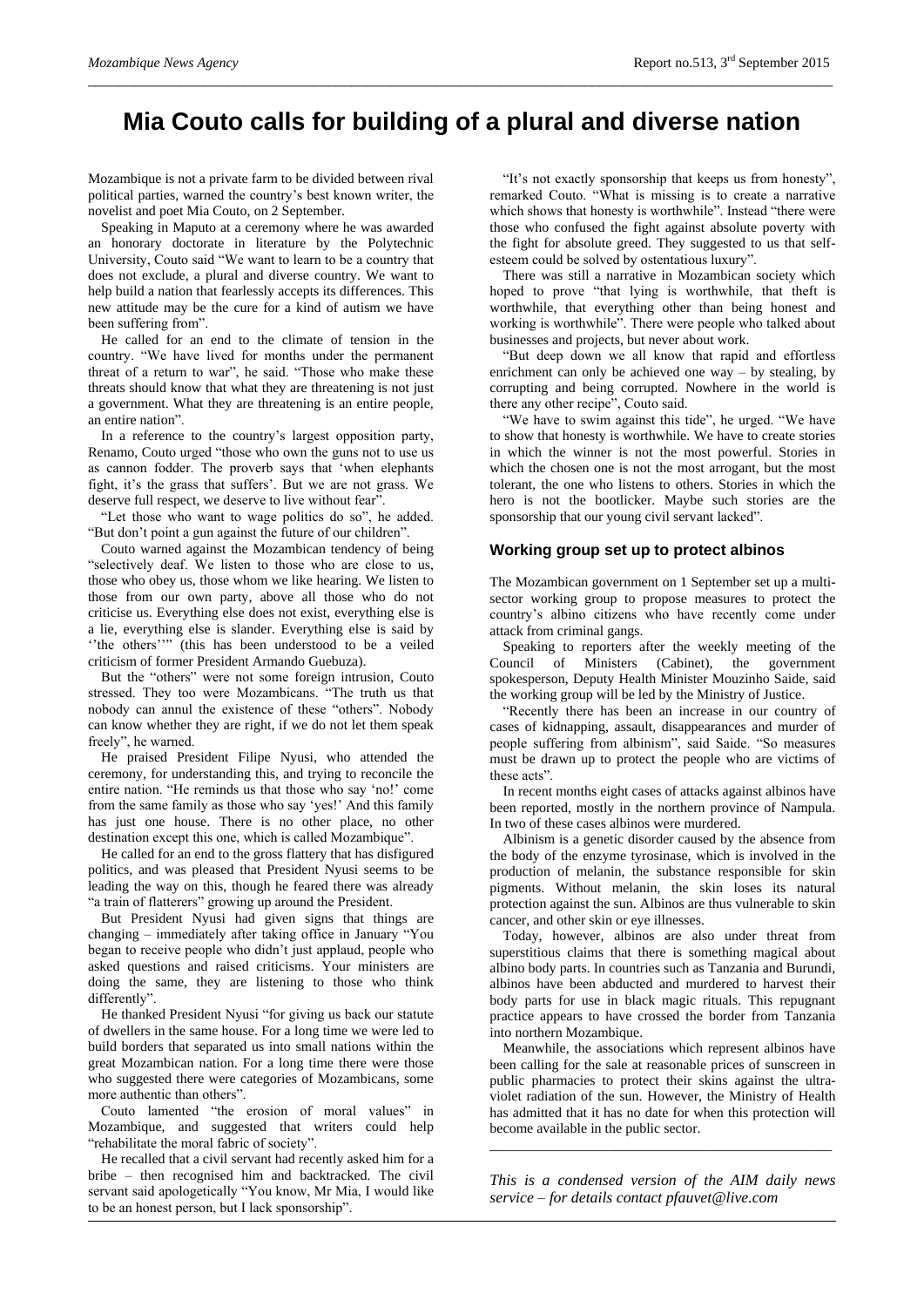## **Academic and journalist on trial over Facebook post**

Prominent economist Carlos Nuno Castel-Branco on 31 August told a Maputo court that a Facebook post he wrote in November 2012 was intended as part of a political debate on the problems the country faced, and not an attack on the honour and dignity of the then president, Armando Guebuza.

Castel-Branco is on trial before the KaMpfumo district court for supposedly libelling Guebuza in his Facebook post. Since libelling senior political figures is classified as a crime against state security, it is not Guebuza himself who brought the case, but the Public Prosecutor's Office.

Fernando Mbanze, editor of the news-sheet "Mediafax", is in the dock alongside Castel-Branco. He republished the post, and stands accused of the crime of "abuse of press freedom".

Guebuza has made no comment on the case, and there is no indication that the prosecutors even questioned Guebuza.

The prosecution claims that various of the statements made by Castel-Branco in his post were untrue, including his opening line "Mr. President, you are out of control".

It also did not like the claim that Guebuza had surrounded himself with "boot-lickers", or that he had repeatedly insulted "those who have ideas about national problems, rather than creating opportunities to benefit from their experience and knowledge".

The prosecution claims that Castel-Branco had compared Guebuza to fascist dictators. In fact, the post warned, not that Guebuza was a fascist, but that his governance might pave the way for fascism.

The politico-military crisis of 2013, Castel-Branco wrote "makes us remember the preludes to fascism. In similar situations, Hitler, Mussolini, Salazar, Franco and Pinochet were installed in power, and were defended by big capital as long as they defended the interests of big capital".

"I did not compare the former president to fascists", Castel-Branco told the court. "But the processes in Mozambique are similar to the processes leading up to fascist dictatorships".

As for saying that there were bootlickers around Guebuza, he pointed out that many others had made similar claims – including senior figures in the ruling Frelimo Party, such as former head of Frelimo's ideology department, Jorge Rebelo.

Castel-Branco was once close to Guebuza. In 1977, when he was 17 years old, he joined the revolutionary armed forces (FPLM), and was placed in the FPLM political commissariat, which was headed by Guebuza. Three years later, it was Guebuza who ensured that Castel-Branco went to university.

At the time, they shared a common ideology – both defined themselves as socialists and as Marxist-Leninists. Asked what had changed since then, Castel-Branco, citing former Greek finance minister Yanis Varoufakis, replied "I didn't change – the boat changed its direction".

As for the publication of his Facebook post in the Mozambican media, he said that he had neither authorised it nor denied permission to republish. "I am not going to exercise censorship against the Mozambican press", he said.

Mbanze told the court that the post had been discussed in the "Mediafax" newsroom, and the journalists agreed that it was part of an important debate of ideas, and was therefore worth publishing. No-one in "Mediafax" had construed it as libellous or insulting.

"Had we concluded it was libellous, we wouldn't have published it", said Mbanze.

It is doubtful that the case should have come to trial at all. For last year the Mozambican parliament, the Assembly of the Republic, passed a law amnestying security offences "of any nature" committed between March 2012 and August 2014. It could easily be argued that this covers a Facebook post of November 2013.

The prosecution has not explained how it can override words as categorical as "of any nature". But Castel-Branco and Mbanze deliberately did not base their defence on the amnesty law. Instead, they argued that the post was a legitimate part of a national debate.

Castel-Branco's lawyer, Joao Carlos Trindade (who is a retired Supreme Court judge), said his client was not invoking the amnesty law, "because he prefers to be acquitted, since no crime was committed. Accepting an amnesty would be to accept that he committed a crime".

Trindade regarded this trial as a litmus test. "What is at stake is whether we live in a democracy or in a dictatorship where people are gagged and cannot express their views".

"As a court, we have to tell the world what sort of country we are living in", he said. "In no democratic country is someone condemned for criticising the way the President is ruling".

Presidents should be prepared for scrutiny by the public, he added. "They have duties towards citizens, and citizens have to be vigilant to ensure that they are not defrauded".

Trindade quoted sociologist Elisio Macamo, a well-known supporter of Guebuza, who in December 2013 had declared his shock at the decision to prosecute Castel-Branco and Mbanze. "I am astounded by this", he had written. "What kind of country do some people want to build? As a fan of Guebuza, I can't believe he is behind this".

Macamo did not agree with all Castel-Branco had said. "The content of this text is debatable", he wrote. "But since it is debatable, it ought to be debated".

The defence produced several witnesses, including a former deputy chairperson of the Mozambican parliament, and later head of the government's Legal Reform Technical Unit (UTREL), Abdul Carimo, and former deputy agriculture minister Joao Carrilho. It cannot plausibly be claimed that these men are opposed to Frelimo or the government – yet they, and every other witness, saw nothing libellous or insulting in the Castel-Branco post.

"I don't see any intention to offend the dignity and honour of Armando Guebuza", said Carimo. "The article is a cry from the heart. It has a lot of adjectives, but there's no attempt to offend".

The prosecution, on the other hand, did not present a single witness. It brought forward absolutely nobody who claimed to have been scandalised by the article.

Presiding judge Joao Guilherme announced that the panel of three judges court will give their verdict on 16 September. The delay of more than a fortnight was due to pressure of other work, he said.

#### **New pharmaceutical warehouse for Nampula**

The South African company Resolve Capacity has been awarded a tender by the United States Agency for International Development (USAID) to design and build a regional pharmaceutical warehouse in Nampula.

The 18-month project has a budget of US\$7.6 million, with the warehouse covering an area of 3,212 square metres. It will hold more than 6,000 pallets.

Resolve Capacity will manage the project, but construction work is to be carried out by a Mozambican company.

USAID is funding and managing the construction phase. After completion, the Nampula regional pharmaceutical warehouse will be handed over to Mozambique's Ministry of Health.